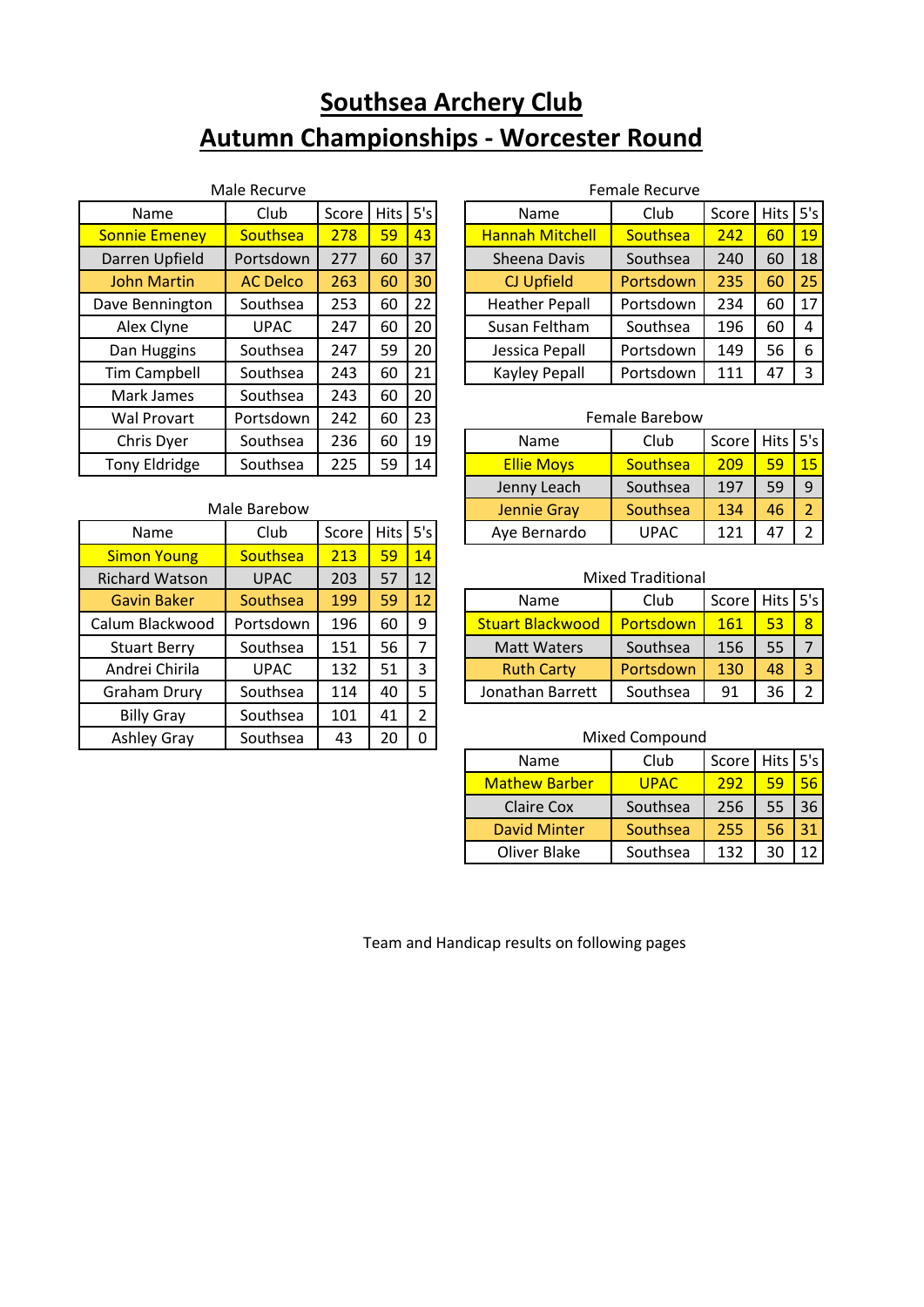|                       | <b>Team Total</b> |                             |       |             |                |       |             |                 |
|-----------------------|-------------------|-----------------------------|-------|-------------|----------------|-------|-------------|-----------------|
| Name                  | <b>Bow Type</b>   | Team                        | Score | <b>Hits</b> | 5's            | Score | <b>Hits</b> | 10 <sub>s</sub> |
| Sonnie Emeney         | Male RC           |                             | 278   | 59          | 43             |       |             |                 |
| Dave Bennington       | Male RC           | Southsea<br>253<br>60<br>22 |       |             |                |       |             |                 |
| Dan Huggins           | Male RC           | Archery Club A              | 247   | 59          | 20             | 987   | 237         | 100             |
| <b>Ellie Moys</b>     | <b>Female BB</b>  |                             | 209   | 59          | 15             |       |             |                 |
| Darren Upfield        | Male RC           |                             | 277   | 60          | 37             |       |             |                 |
| <b>Wal Provart</b>    | Male RC           | Portsdown                   | 242   | 60          | 23             | 950   |             |                 |
| CJ Upfield            | Female RB         | Archery Club A              | 235   | 60          | 25             |       | 240         | 94              |
| Calum Blackwood       | Male BB           |                             | 196   | 60          | 9              |       |             |                 |
| <b>Tim Campbell</b>   | Male RC           |                             | 243   | 60          | 21             |       |             |                 |
| Mark James            | Male RC           | Southsea                    | 243   | 60          | 20             |       |             |                 |
| Hannah Mitchell       | Female RC         | Archery Club B              | 242   | 60          | 19             | 927   | 239         | 72              |
| Gavin Baker           | Male BB           |                             | 199   | 59          | 12             |       |             |                 |
| Sheena Davis          | Female RC         |                             | 240   | 60          | 18             |       |             |                 |
| Chris Dyer            | Male RC           | Southsea                    | 236   | 60          | 19             | 914   | 238         | 65              |
| <b>Tony Eldridge</b>  | Male RC           | Archery Club C              | 225   | 59          | 14             |       |             |                 |
| Simon Young           | Male BB           |                             | 213   | 59          | 14             |       |             |                 |
| Alex Clyne            | Male RC           |                             | 247   | 60          | 20             |       |             |                 |
| <b>Richard Watson</b> | Male BB           | Portsmouth                  | 203   | 57          | 12             |       | 215         | 37              |
| Andrei Chirila        | Male BB           | University                  | 132   | 51          | 3              | 703   |             |                 |
| Aye Bernardo          | Female BB         | $\overline{2}$<br>121<br>47 |       |             |                |       |             |                 |
| Jenny Leach           | Female BB         |                             | 197   | 59          | 9              |       |             |                 |
| Susan Feltham         | Female RC         | Southsea                    | 196   | 60          | 4              | 700   | 230         | 27              |
| <b>Matt Waters</b>    | Traditional       | Archery Club D              | 156   | 55          | $\overline{7}$ |       |             |                 |
| <b>Stuart Berry</b>   | Male BB           |                             | 151   | 56          | 7              |       |             |                 |
| <b>Heather Pepall</b> | Female RC         |                             | 234   | 60          | 17             |       |             |                 |
| Stuart Blackwood      | Traditional       | Portsdown                   | 161   | 53          | 8              | 674   | 217         | 34              |
| Jessica Pepall        | Female RC         | Archery Club B              | 149   | 56          | 6              |       |             |                 |
| <b>Ruth Carty</b>     | Traditional       |                             | 130   | 48          | 3              |       |             |                 |
| Jennie Gray           | Female BB         |                             | 134   | 46          | 2              |       |             |                 |
| <b>Graham Drury</b>   | Male BB           | Southsea                    | 114   | 40          | 5              | 440   | 163         | 11              |
| <b>Billy Gray</b>     | Male BB           | Archery Club E              | 101   | 41          | $\overline{2}$ |       |             |                 |
| Jonathan Barrett      | Traditional       |                             | 91    | 36          | $\overline{2}$ |       |             |                 |

## Team Medal

Handicap results on following page